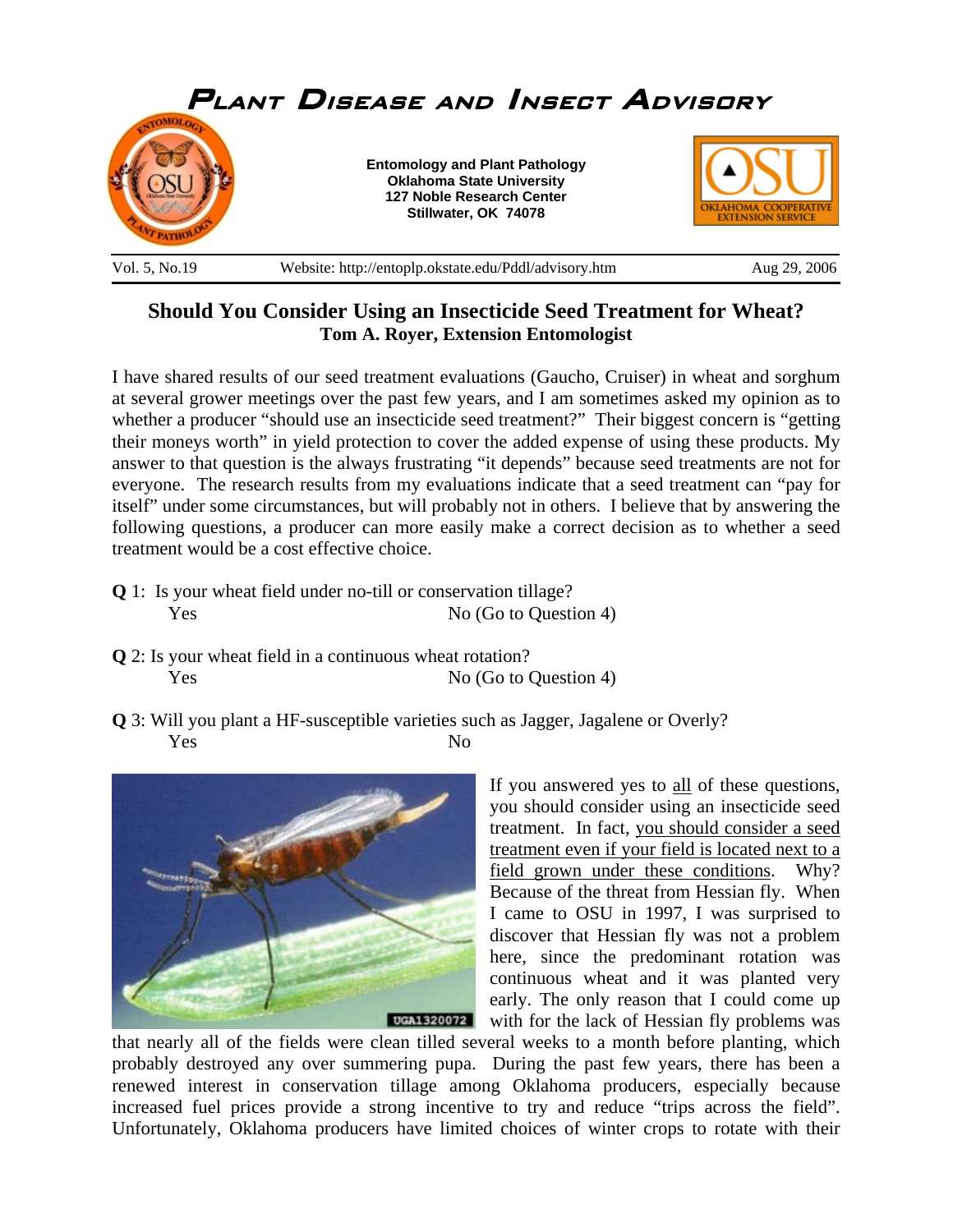wheat, so a common rotation is continuous wheat. In the last two years, I have seen more and more wheat fields that were damaged by Hessian fly. The factors common among those fields are that the fields were in continuous wheat rotations, planted early with a Hessian fly – susceptible variety, and produced under no-till or conservation tillage.

Last fall, I collected wheat plants from several fields in north-central Oklahoma that illustrate the importance of some management strategies that can be used for Hessian fly.

| <b>Field Number</b> | Tillage       | Crop Rotation       | Plant<br>Date* | Seed<br>Treatment** | Plants<br>Infested | <b>Tillers</b><br>Infested |
|---------------------|---------------|---------------------|----------------|---------------------|--------------------|----------------------------|
| 1                   | <b>NoTill</b> | Continuous<br>Wheat | Early          | N <sub>o</sub>      | 61%                | 41%                        |
| $\overline{2}$      | No-Till       | Continuous<br>Wheat | Early          | Yes                 | $0\%$              | $0\%$                      |
| 3                   | No-Till       | Continuous<br>Wheat | Early          | N <sub>o</sub>      | 89%                | 40%                        |
| $\overline{4}$      | Clean Till    | Continuous<br>Wheat | Early          | N <sub>o</sub>      | 22%                | 5%                         |
| 5                   | NT Close***   | Corn/Wheat          | Early          | N <sub>o</sub>      | 94%                | 51%                        |
| 5                   | NT Far        | Corn/Wheat          | Early          | No                  | 33%                | 10%                        |
| 6                   | No Till       | Corn/Wheat          | Late           | No                  | $0\%$              | $0\%$                      |

Table1: Hessian fly infestation levels in several wheat fields in Kay County Oklahoma, 2005.

 $Eary =$  planted in early to mid September, Late = planted in mid October

\*\* Seed treated with Gaucho or Cruiser

\*\*\* NT Close = Sample was taken next to a field of wheat stubble from a neighboring field, NT Far = Sample was collected ½ mile from the neighboring wheat stubble

Here is another set of questions to consider if you are using clean tillage methods.

**Q** 4: When do you plant your wheat?

| August-September | 1 point  |
|------------------|----------|
| October          | 0 points |

**Q** 5: Will you be harvesting the wheat for grain (even if it is being grazed)?

| Yes | 1 point  |
|-----|----------|
| No  | 0 points |





Discussion: If your answers to questions 4 and 5 add up to 2 points, you could consider a seed treatment. In essence, wheat planted early that will be harvested for grain is more likely to benefit from a seed treatment. Why? Because aphids, especially bird cherry oat aphids are more likely to infest wheat that is planted early. Dr. Kris Giles and I evaluated seed treatments in Lahoma and Perkins for two years in which we looked at aphid control and resulting yields. In addition,